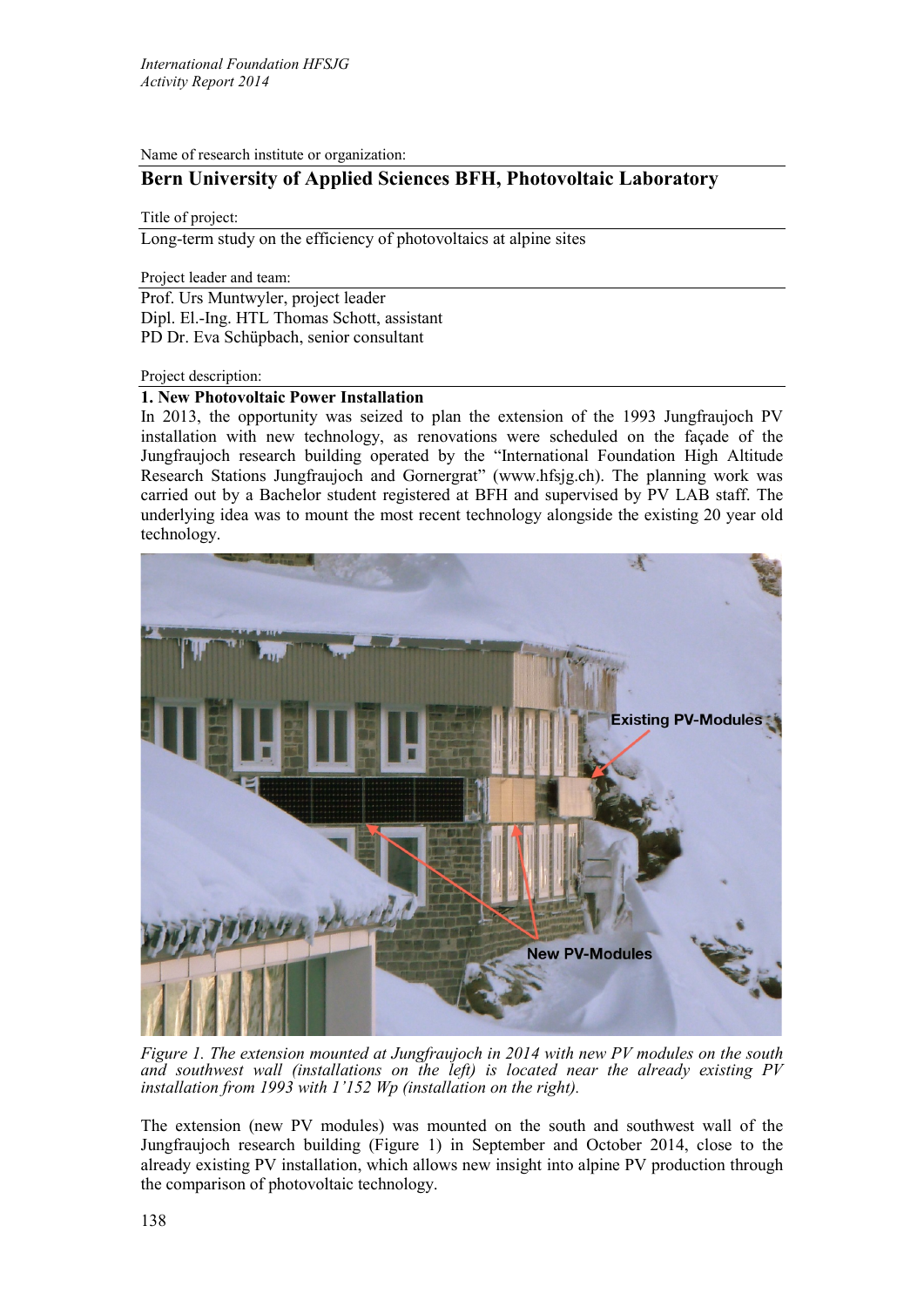With an area of  $13m^2$ , the new installation in 2014 is only slightly bigger (30%) than the existing PV installation from 1993 with  $10m^2$ . However, because of the increased efficiency (of 21%) of the new PV installation mounted in 2014, the energy yield is expected to amount to 2'760Wp, as compared to the energy yield of 1'152Wp from the PV installation mounted in 1993. In conclusion, the new technology is expected to produce at least 2.4 times the energy yield of the PV-modules from 1993.

While the existing installation from 1993 uses one grid-connected inverter of 2.5kW output power to push the PV-energy in the 230V grid, the new installation mounted in 2014 uses two inverters of 3kW output power each (Figure 2). Every inverter is connected to one of the 3 phases of the 230V/400V three-phase electric power grid.



*Figure 2. The two new grid-connected inverters and the new measuring equipment.*

# **2. Conference and Workshop**

The Photovoltaic Laboratory (PV LAB; www.pvtest.ch) at Bern University of Applied Sciences (BFH) in Burgdorf, Switzerland, has been working on energy yields from alpine PV installations for more than 20 years. To celebrate the opening of the new PV installation at Jungfraujoch, a workshop on electricity production with alpine PV installations was hence organised on 3-4 October 2014 that assembled international experts in the field and attracted media coverage. The workshop results confirmed that cold temperatury (specifically *Figure 3. Workshop on "Hochalpine PV*in winter) cause the solarcells of the modules *Anlagen zur Energiewende" at BFH*  to work more efficiently and produce bigger *Burgdorf, Switzerland.*



energy yields. This effect is aided by the reflection of the solar radiation by the glacier and permanent snow surrounding the PV installation at Jungfraujoch, offering additional convertible sunlight to the solarcells.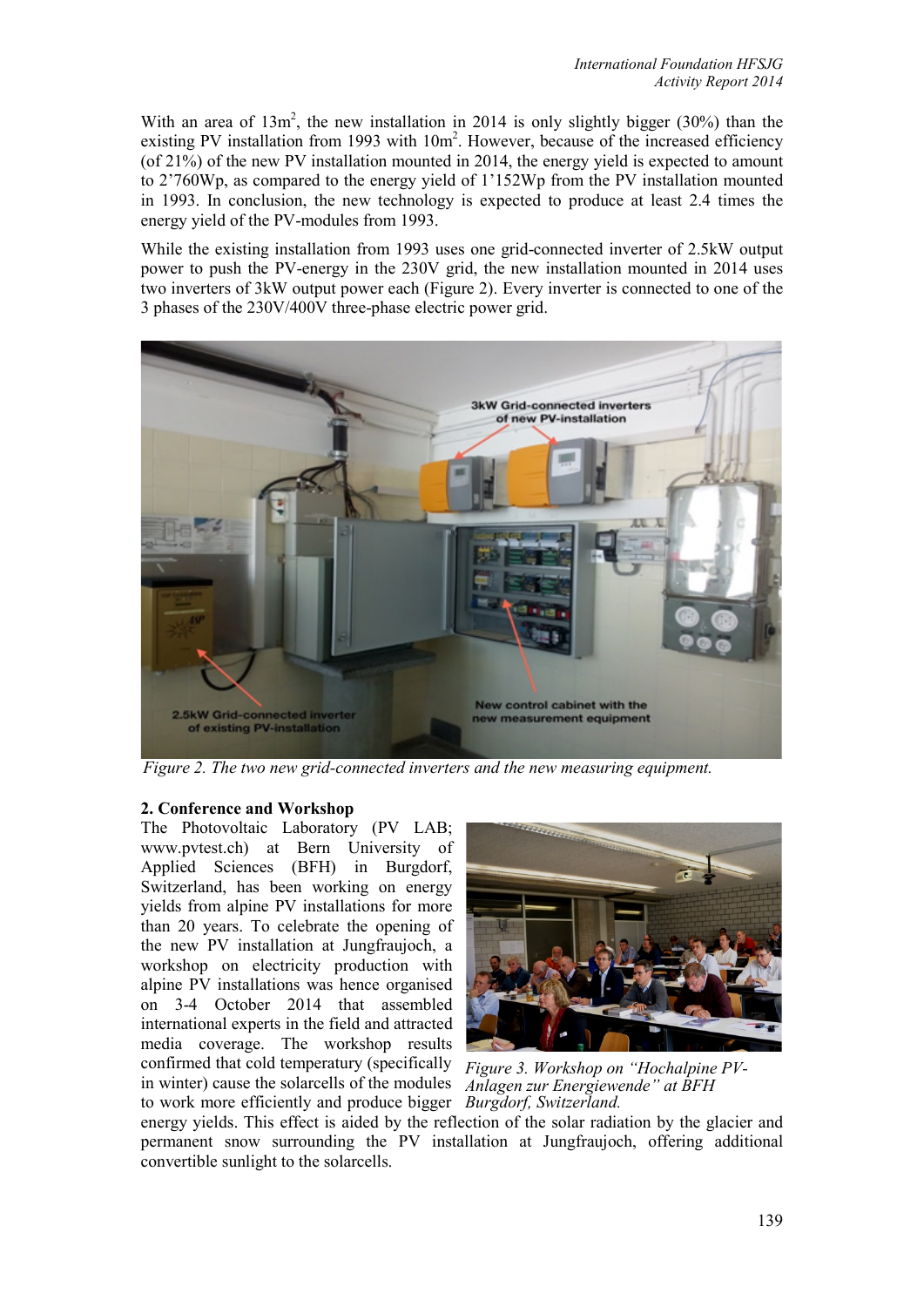

*Figure 4. Dr. Heinrich Häberlin.*

Prof. emer. Dr. Heinrich Häberlin (Figure 4) evidenced that the earnings of electricity over a year are about 45% - 75% higher at Jungfraujoch than measured at a PV installation at lower elevation in the Swiss basin.

Figures 5 and 6 show two graphs with normalized mean seasonal variations of energy earnings. Figure 5 is a typical earning in the Swiss basin, while Figure 6 shows the earning of Jungfraujoch. The higher earning of energy in the Alps is predominant in the winter season.

# **Normalized Yearly Analysis (Pyranometer)** Gfeller Burgdorf 1994 - 2013



*Figure 5. Typical energy production with a photovoltaic power plant in the Swiss basin (big earnings in the summer, low earnings in the winter).*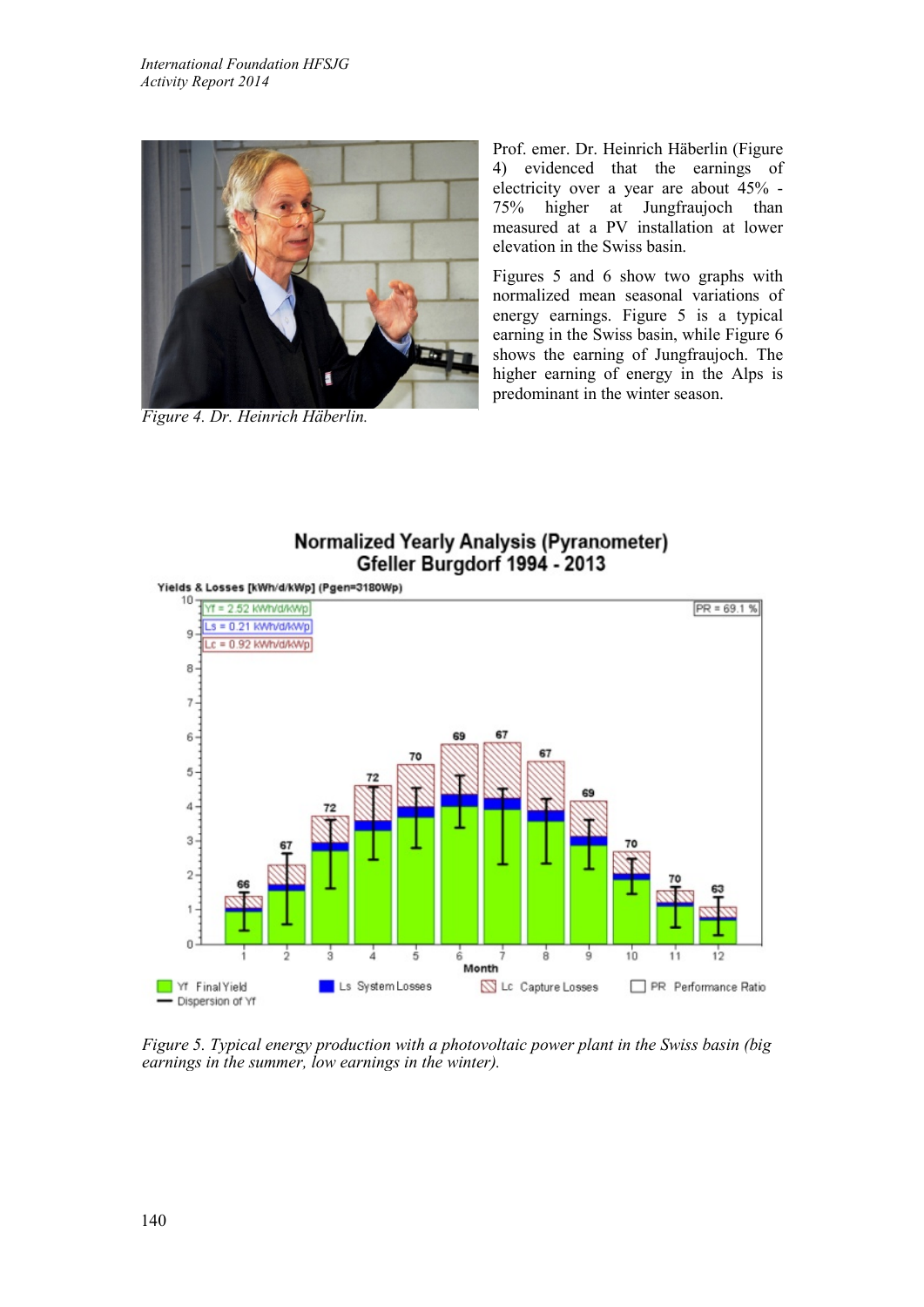

# **Normalized Yearly Analysis (Pyranometer)** Jungfraujoch 1994 - 2013

*Figure 6. Distribution of energy produced with the photovoltaic power plant at Jungfraujoch evidencing a smaller seasonal variation than at PV installations in the Swiss basin (shown in Figure 5).*

After 2014, research on the above mentioned issues is carried further in the framework of the SCCER FURIES, a new Swiss Competence Center for Energy Research (http://sccerfuries.epfl.ch/).

### Key words:

Photovoltaics, energy yields, seasonality, winter production, alpine PV installations, longterm stability, technology

## Internet data bases:

http://pvtest.ch

### Collaborating partners/networks:

Studiengesellschaft Mont Soleil Les Brenet, University of Bern, SCCER-FURIES, Sputnik Engineering, GVB

Scientific publications and public outreach 2014:

### **Conference Papers**

Häberlin, H., M. Jost, PV-Anlage Jungfraujoch: 20 Jahre störungsfreier Betrieb mit Spitzen-Energieerträgen und kaum Degradation, 12. Nationale Photovoltaik-Tagung 2014, Lausanne, Switzerland, April 10-11, 2014.

Schuepbach, E., U. Muntwyler, M. Jost, T. Schott, Long-Term Performance of Swiss Photovoltaic (PV) Installations, 29th European Photovoltaic Solar Energy Conference and Exhibition, Amsterdam, The Netherlands, September 22-26, 2014.

### **Magazine and Newspapers articles**

"Positive Bilanz der netzgekoppelten PV-Anlage auf dem Jungfraujoch nach 20 Jahren Betrieb - Störungsfreier Betrieb und kaum Degradation", Elektrotechnik, **5,** 2014.

http://pvtest.ch/fileadmin/user\_upload/lab1/pv/publikationen/14\_ET\_20Jahre\_PV-Anlage\_Jungfraujoch.pdf